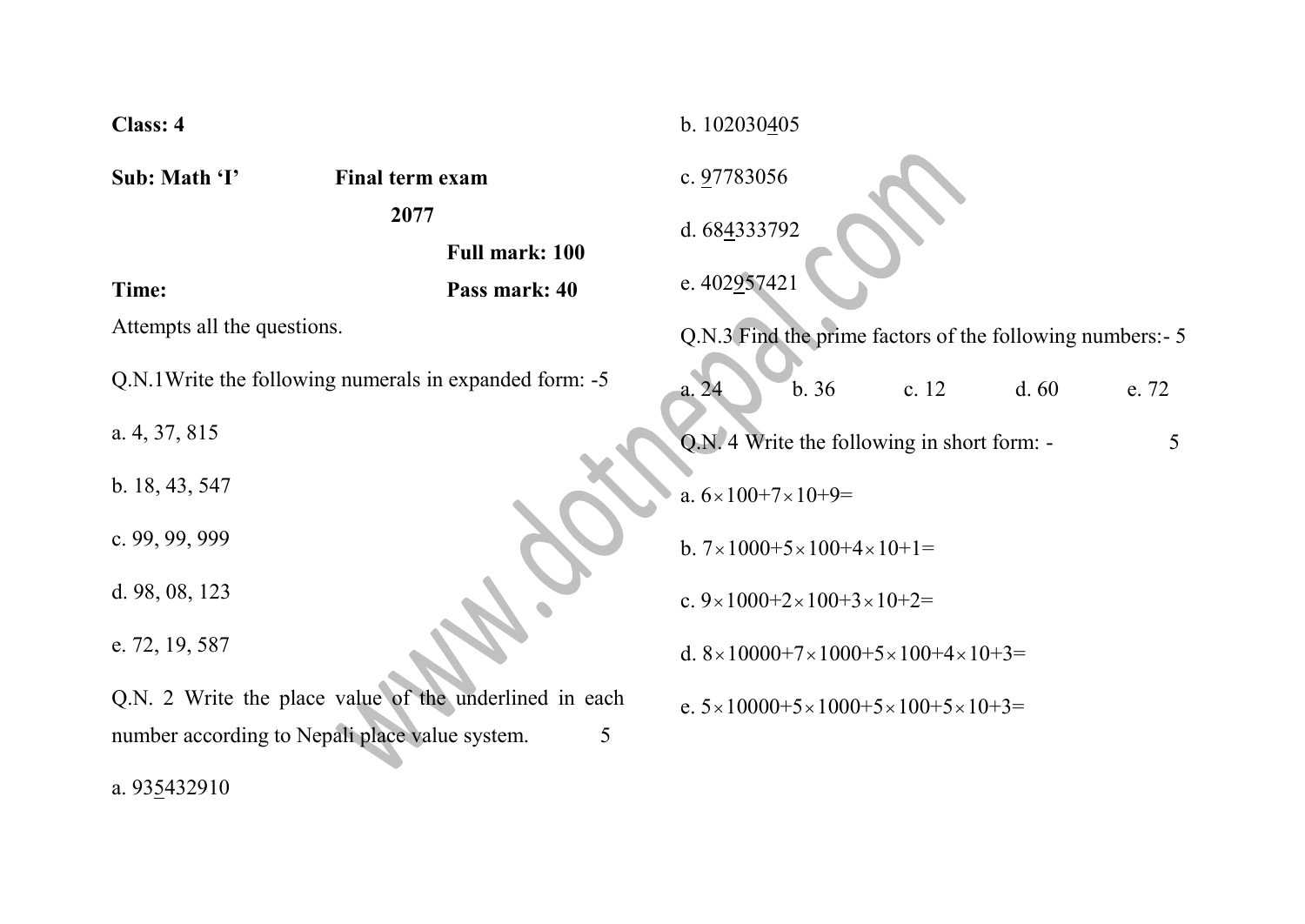Q.N. 5 If a=0, b=1, c=2 and d=3, find the value of  $\qquad$  5 a.  $a + b + c$ b. 2a + 2b + 2c c.  $a2 + b2 + c2$ d.  $a3 + b3 + d3$ e.  $a + b + c + d$ 

Q.N. 6 Solve the following problems.

a. Ram has Rs. 450 and Shyam has Rs. 672. How much money do they have altogether?

b. Ishwor has Rs. 825. He purchases a jacket in Rs. 325. How much money is left with him?

c. There are 8 rooms in a hotel. 20 guests can stay in a room. How many guests can in the hotel?

d. There are 150 students in grade four. There are 5 sections. How many students are there in each section?

e. There are 4256 boys and 3481 girls in a school. How many students are there in the school?

Q.N.7 Simplify:  $\sim$  5 a.  $2 \times \{15 + (16 - 6)\}$ b.  $\{60 - (20 + 30)\} \times 82$ c.  $16 \div \{14 + (2 \times 1)\}$ d.  ${50-(14+7)}\times12$ e.  $60 \div \{18 + (3 \times 4)\}$ 

Q.N.8 Write any five equivalent fractions of 3 2

5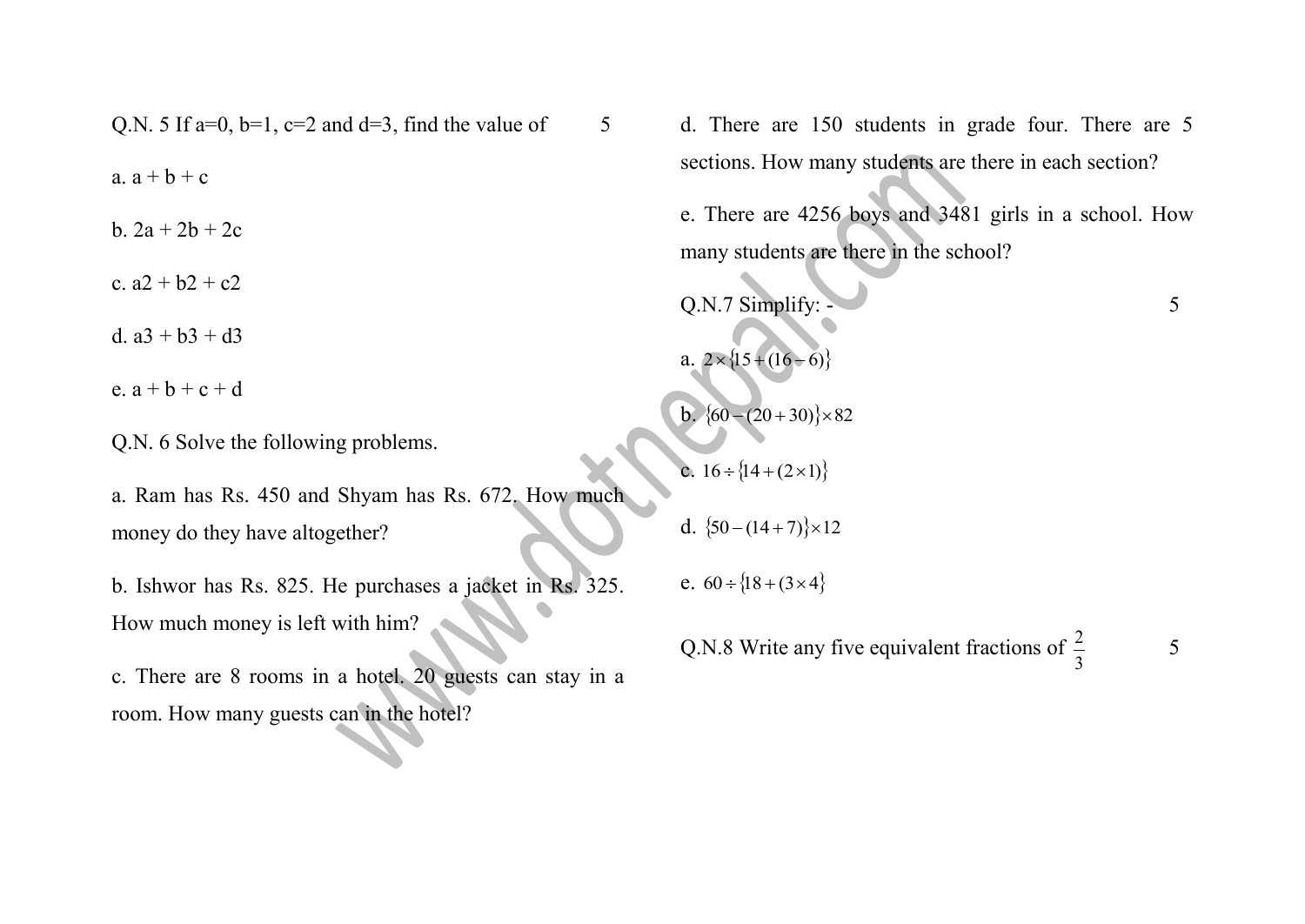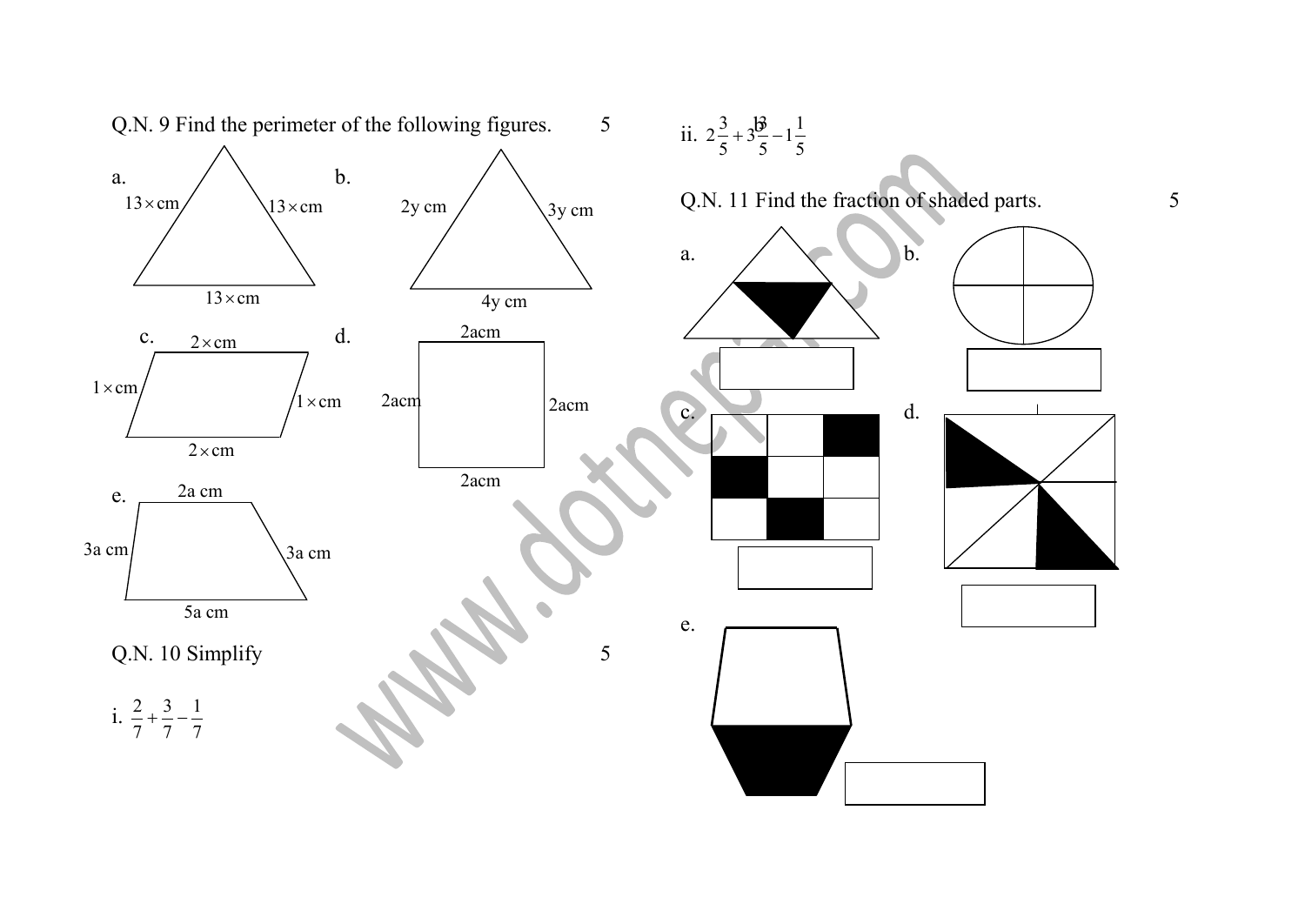Q.N. 12 Draw the following line segments using pencil and ruler. 5

- a.  $AB = 4$  cm b.  $DE = 9$  cm
- c.  $PQ = 5.1$  cm d.  $XY = 4.8$  cm

e. MN = 8.5 cm

- Q.N. 13 Define the following:  $\overline{\phantom{a}}$  5
- a. Acute angle
- b. Right angle
- c. Straight angle
- d. Obtuse angle
- e. Reflex angle

Q.N. 14 Fill in the correct number in the box: - 5

a.  $+6 = 13$ b. 12 -  $\vert$  = 8 c.  $+7 = 15$ d. 14  $\times$  $= 15$  $120 = 12$ Q.N. 15 a. Find the H.C.F. of:  $-$  5 i. 15, 20 ii. 24, 36  $Q.N. 16$  Find the L.C.M of:  $-5$ a. 20, 30 b. 36, 48